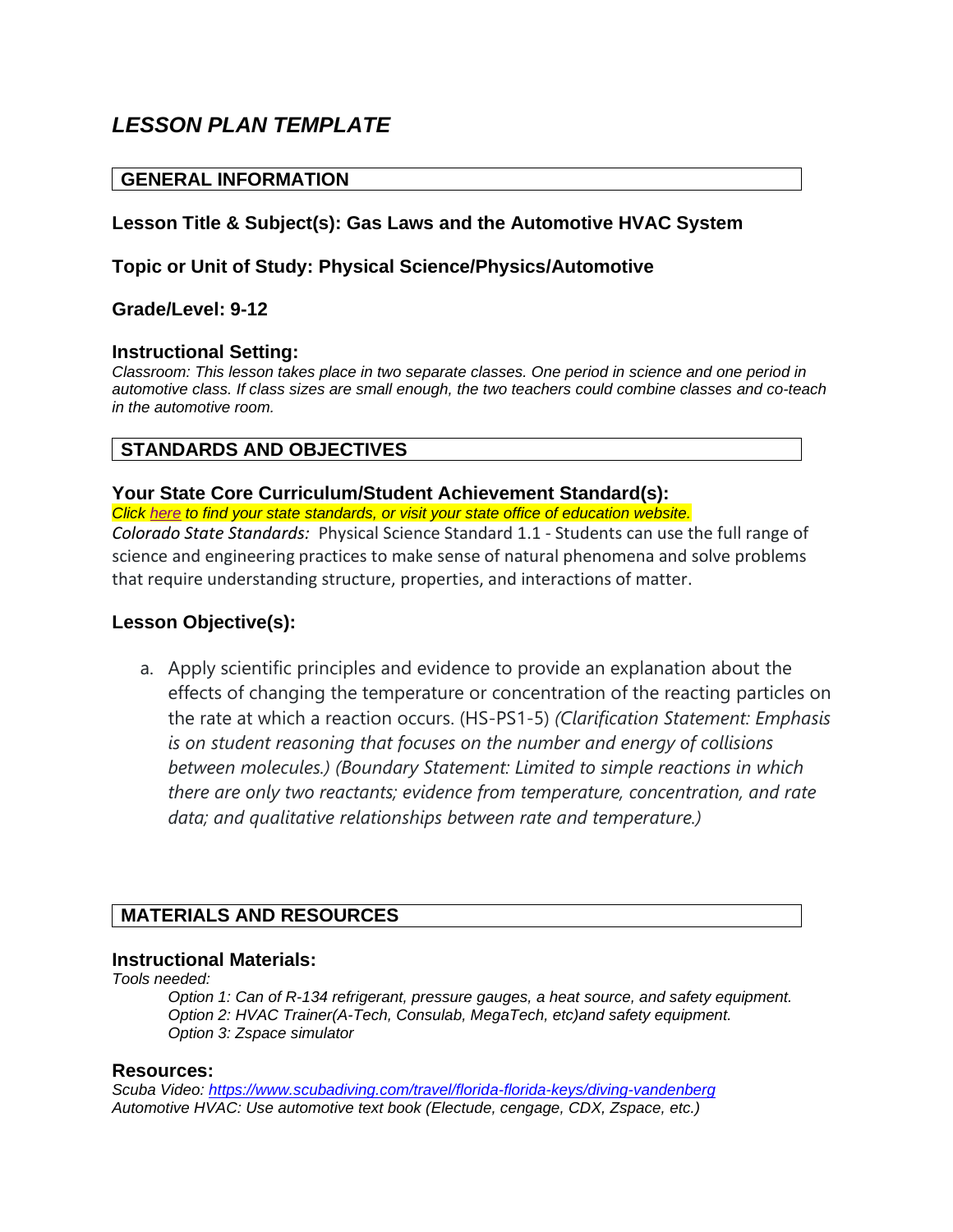# **INSTRUCTIONAL PLAN**

# **Sequence of Instructional Procedures/Activities/Events (provide description and indicate approximate time for each):**

**1. Student Prerequisite Skills/Connections to Previous Learning:** *Students should have already learned about molecules, valence rings, states of matter, and interaction on an atomic level. This lesson will build off of that information to put it in context/application. Students should understand that gasses are affected by temperature and pressure.* 

### **2. Presentation Procedures for New Information** *and/or* **Modeling:**

#### *Presentation Procedures for New Information:*

Warm up: What do these have in common? (5 min)



Note: These all deal with temperature and gasses expanding and contracting. Students can do a think-pair-share (2 mins to think(write what they think),1 minute Pair (discuss what they wrote), 2 min share( choose a couple groups to share their thoughts)

*Introduction to lesson:* Deliver the gas laws (on paper, anchor poster, or written on board for students to reference throughout lesson). Introduce Boyles' law, Charles' Law, and the combination of the two.

Teachers take turns giving real world examples of the laws as they apply to the topic.

Example: Science teacher talks about Scuba Diving and how pressure on gasses in lungs can have dire consequences when resurfacing. Auto Teacher explain how temp can cause tire pressure to increase or decrease as well as friction causing tire temp to increase and the affect on traction for the race car.

Other options: Can of air getting cold when being depleted. Pressurized canisters exploding in hot cars or near heat sources. Sealed bags of chips bloating as they increase in elevation.

*Student engagement:* Have students try to come up with as many examples of the pressure property in a group.

*Modeling:* Discuss how using the gauges, the students can gather the data to plug into the equations and solve for the missing variable. Use random numbers and have students practice plugging the numbers into the math equation and solve. Work with students to make sure they can solve the equation correctly.

*Guided Parctice:* Next show the students how to find their own data using the gauges. Have the students read the gauges and plug the numbers into the equation and solve for the missing variable. Use the heating element or bleed off valve to continue to vary the gauge readings and having the students plug in the new readings to find the missing variable.

*Guided Practice:* More advance practice will be identifying the variable change (increase or decrease) with only knowing what was down to the application. Example: Ask the